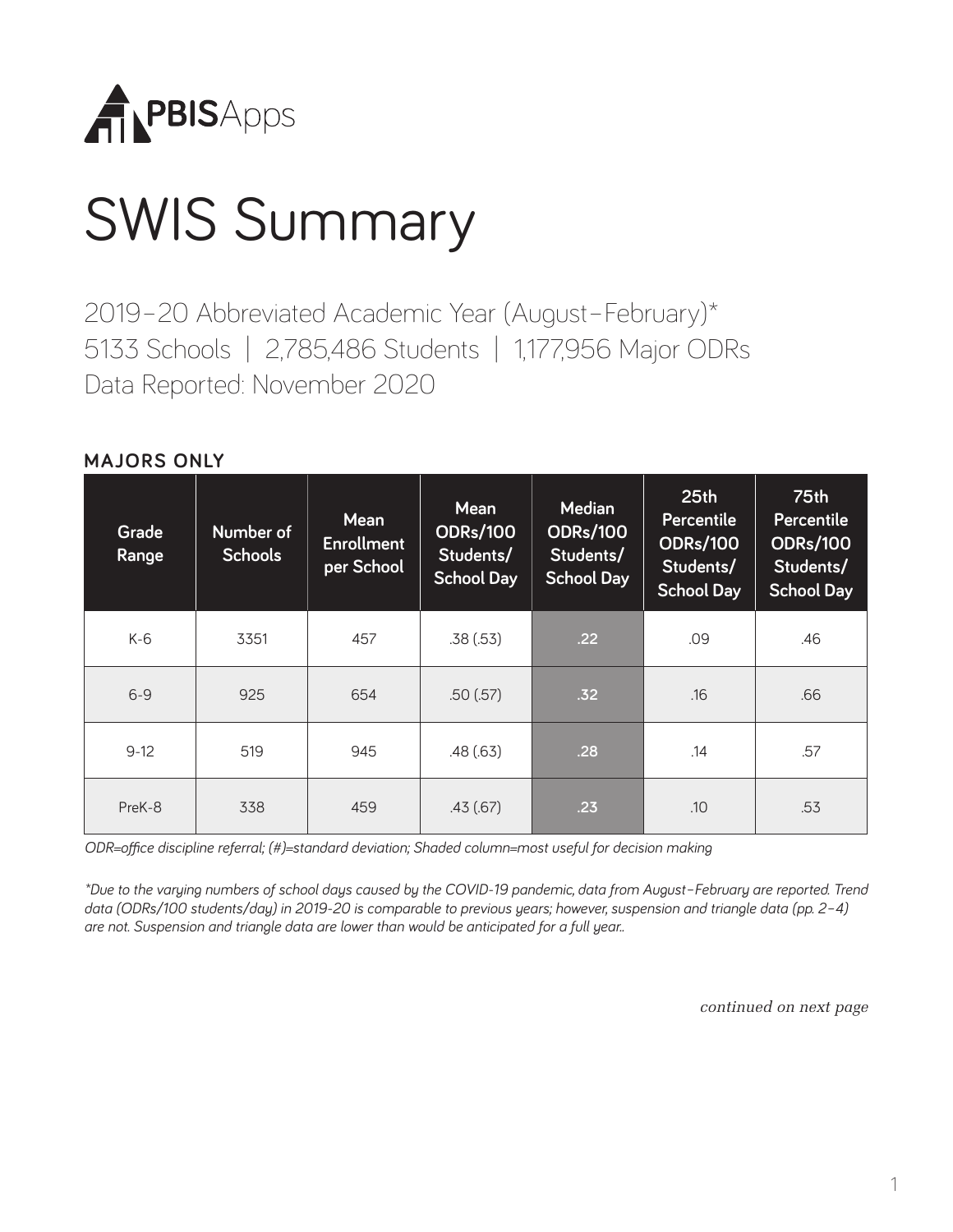

| Grade<br>Range | Number of<br><b>Schools</b> | <b>Mean</b><br><b>Enrollment</b><br>per School | <b>Mean</b><br><b>ODRs/100</b><br>Students/<br><b>School Day</b> | <b>Median</b><br><b>ODRs/100</b><br>Students/<br><b>School Day</b> | 25 <sub>th</sub><br><b>Percentile</b><br><b>ODRs/100</b><br>Students/<br><b>School Day</b> | <b>75th</b><br><b>Percentile</b><br><b>ODRs/100</b><br>Students/<br><b>School Day</b> |
|----------------|-----------------------------|------------------------------------------------|------------------------------------------------------------------|--------------------------------------------------------------------|--------------------------------------------------------------------------------------------|---------------------------------------------------------------------------------------|
| $K-6$          | 2862                        | 452                                            | .50(.79)                                                         | .28                                                                | .12                                                                                        | .61                                                                                   |
| $6 - 9$        | 762                         | 635                                            | .77(1.23)                                                        | .45                                                                | .21                                                                                        | .98                                                                                   |
| $9-12$         | 402                         | 903                                            | .46(.84)                                                         | .20                                                                | .08                                                                                        | .52                                                                                   |
| PreK-8         | 289                         | 445                                            | .69(1.04)                                                        | .37                                                                | .18                                                                                        | .78                                                                                   |

### **MINORS ONLY**

*ODR=office discipline referral; (#)=standard deviation; Shaded column=most useful for decision making*

#### **IN-SCHOOL SUSPENSIONS**

| <b>Grade Range</b> | Number of<br><b>Schools</b> | <b>Mean</b><br><b>Enrollment</b><br>per School | <b>Mean Count</b><br>of Students<br>with ISS/<br>100 Students | <b>Mean</b><br><b>Count of ISS</b><br>Events/100<br><b>Students</b> | <b>Mean</b><br>Count of<br>Days of ISS |
|--------------------|-----------------------------|------------------------------------------------|---------------------------------------------------------------|---------------------------------------------------------------------|----------------------------------------|
| $K-6$              | 3351                        | 457                                            | 1.28(2.41)                                                    | 1.97(4.63)                                                          | 1.84(5.14)                             |
| $6 - 9$            | 925                         | 654                                            | 6.27(6.46)                                                    | 10.82 (13.89)                                                       | 15.90 (25.06)                          |
| $9-12$             | 519                         | 945                                            | 5.75(6.63)                                                    | 10.27 (16.44)                                                       | 14.87 (23.68)                          |
| PreK-8             | 338                         | 459                                            | 2.43(3.69)                                                    | 3.62(6.61)                                                          | 3.93(7.21)                             |

*ISS=in-school suspension; (#)=standard deviation*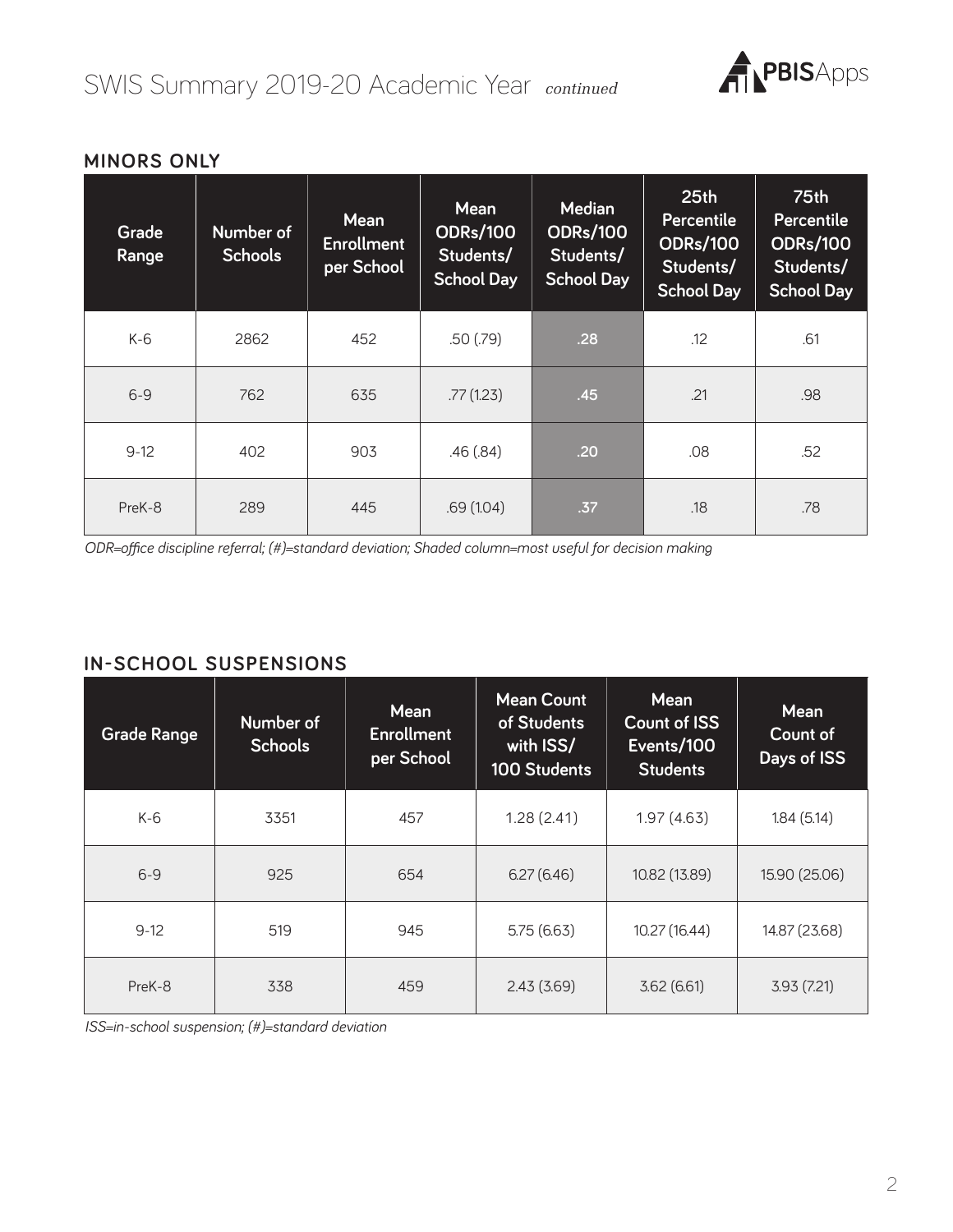

#### **OUT-OF-SCHOOL SUSPENSIONS**

| <b>Grade Range</b> | Number of<br><b>Schools</b> | <b>Mean</b><br><b>Enrollment</b><br>per School | <b>Mean Count</b><br>of Students<br>with OSS/<br><b>100 Students</b> | <b>Mean</b><br><b>Count of OSS</b><br>Events/100<br><b>Students</b> | <b>Mean</b><br>Count of<br>Days of OSS |
|--------------------|-----------------------------|------------------------------------------------|----------------------------------------------------------------------|---------------------------------------------------------------------|----------------------------------------|
| $K-6$              | 3351                        | 457                                            | 1.56(2.61)                                                           | 2.69(5.49)                                                          | 4.05 (10.27)                           |
| $6 - 9$            | 925                         | 654                                            | 5.48(5.80)                                                           | 8.83 (11.20)                                                        | 23.54 (36.42)                          |
| $9 - 12$           | 519                         | 945                                            | 5.38(5.68)                                                           | 7.89 (10.44)                                                        | 25.95 (37.53)                          |
| PreK-8             | 338                         | 459                                            | 2.86(4.05)                                                           | 4.49(8.52)                                                          | 9.20(19.03)                            |

*OSS=out-of-school suspension; (#)=standard deviation*

*continued on next page*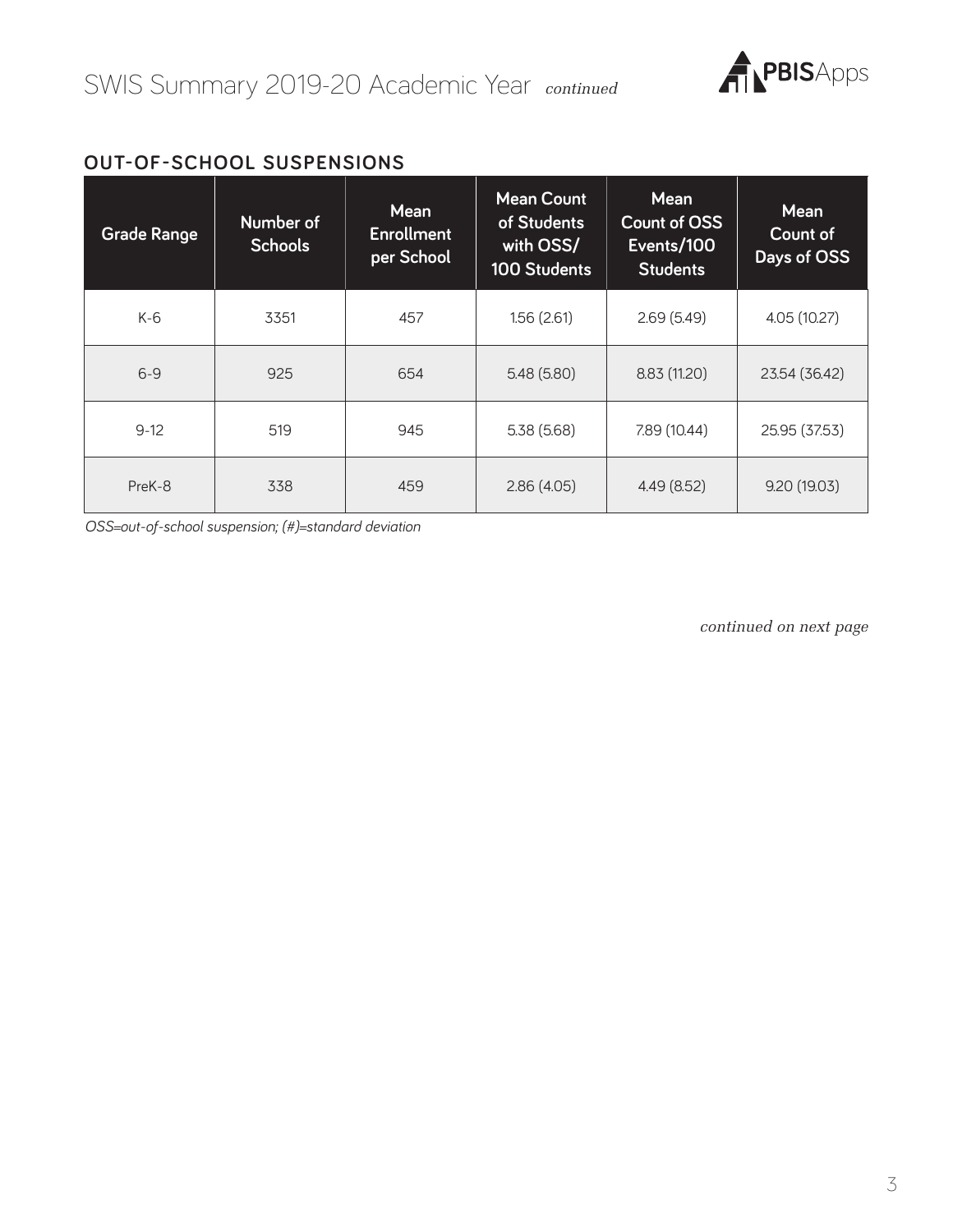



**MAJOR ODRs/GRADE LEVEL (TRIANGLE)**

Type of Schools

## **MAJOR ODRs/GRADE LEVEL**

| <b>Grade Range</b> | Number of<br><b>Schools</b> | <b>Mean</b><br><b>Enrollment</b><br>per School | <b>Mean Percent</b><br>of Students<br>with 0-1 ODRs | <b>Mean Percent</b><br>of Students<br>with 2-5 ODRs | <b>Mean Percent</b><br>of Students<br>with 6+ ODRs |
|--------------------|-----------------------------|------------------------------------------------|-----------------------------------------------------|-----------------------------------------------------|----------------------------------------------------|
| K-6                | 3351                        | 457                                            | 94.03%                                              | 4.15%                                               | 1.81%                                              |
| $6 - 9$            | 925                         | 654                                            | 90.47%                                              | 7.04%                                               | 2.48%                                              |
| $9 - 12$           | 519                         | 945                                            | 90.49%                                              | 7.11%                                               | 2.40%                                              |
| PreK-8             | 338                         | 459                                            | 92.31%                                              | 5.61%                                               | 2.08%                                              |

*ODR=office discipline referral*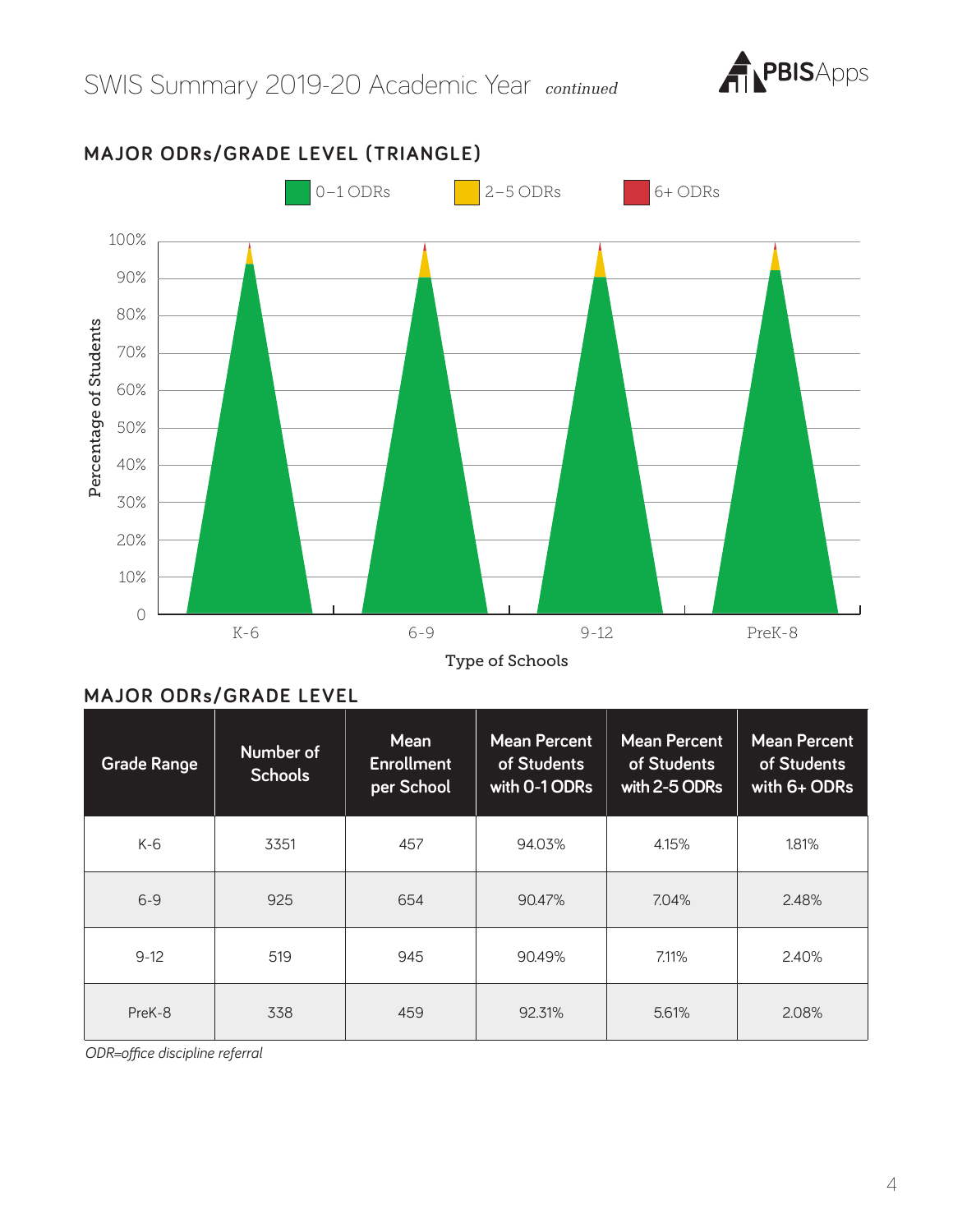

# **NATIONAL MEDIAN AND MEAN MAJOR ODRs/100 STUDENTS/DAY** 0.45 Median Mean 0.40 Number of ODRs/100 Students/Day Number of ODRs/100 Students/Day 0.35 0.30 о. п 0.25 0.20

**ELEMENTARY SCHOOL HISTORICAL TREND,** 

04–05 05–06 06–07 07–0808–09 09–10 10–11 11–12 12–13 13–14 14–15 15-16 16-17 17-18 18-19 19-20

Academic Year

**MIDDLE SCHOOL HISTORICAL TREND, NATIONAL MEDIAN AND MEAN MAJOR ODRs/100 STUDENTS/DAY**

0.00

0.05

0.10

0.15



Academic Year